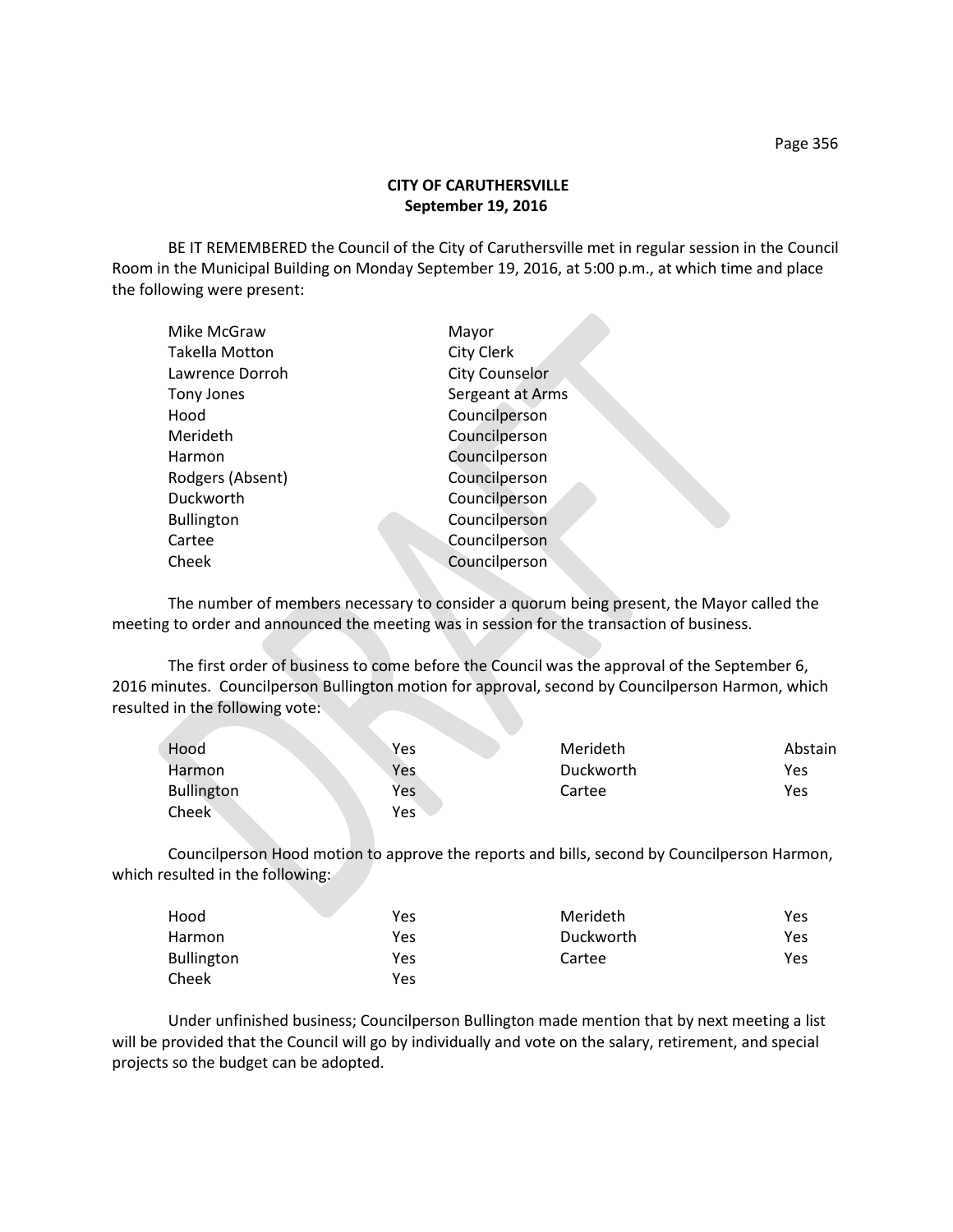## Page 357

The Mayor's report; appointment was made by the Mayor to the Park & Recreation board. Councilperson Duckworth made motion for approval of Michael Buttrom to replace Kyle Hubbard, second by Councilperson Cartee, which resulted in the following vote:

| Hood              | Yes | Merideth  | Yes. |
|-------------------|-----|-----------|------|
| Harmon            | No  | Duckworth | Yes  |
| <b>Bullington</b> | Yes | Cartee    | Yes. |
| Cheek             | Yes |           |      |

The Recreation HVAC and the Marlar Loop projects are on hold until the funding sources have been determined. It was suggested to bid out the Brown Shoe Ditch vegetation removal. Councilperson Merideth stated that he had talked with someone that would do the work for half of what was quoted to the City by Jason Simpson. The City is still looking for the Corp of Engineers to do the job, but will take bids just in case. The Lincoln and 18<sup>th</sup> St. pavement will occur at the end of September or the beginning of October. The employee safety glass for the doors in City Hall cost \$2,950 and \$1,850 for the labor on the glass at the Recreation Center. Councilperson Bullington was concerned about the stability of the doors that the safety glass is going into, as to whether it would truly be safe. Councilperson Cartee wanted to know if there had been an assessment as to what is exactly needed instead of trying to figure out what is needed on our own. The Mayor stated that the same was being done as for the other offices that the safety glass was installed. Councilperson Harmon made motion to pay for safety glass and the labor for the glass at the Recreation Center. Councilperson Hood second the motion, which resulted in the following vote:

| Hood              | Yes | Merideth  | Yes |
|-------------------|-----|-----------|-----|
| Harmon            | Yes | Duckworth | Yes |
| <b>Bullington</b> | No  | Cartee    | Yes |
| Cheek             | No  |           |     |

There was discussion of both architects fees for the Cupples building roof and how it was determined, their estimates of the total cost, and qualifications. Once the information is gathered for a spread sheet to be presented to the Council a decision will be made as to what company to go with. The Mayor's community vitality stance is to buy local everything that you possibly can. Councilperson Harmon wanted to make clear that his only opposition to the appointment of the Park & Recreation board was because he knew nothing of the appointee. He preferred that appointees appear at the meeting to be recognized first, before a vote takes place.

Police & Fire report; Councilperson Cartee asked for approval to pay an invoice of \$5,479.18 for camera equipment that was damaged by lightning, the insurance will pay for the claim less the deductible. Councilperson Duckworth motion for payment out of Police Maintenance, second by Councilperson Merideth, which resulted in the following vote:

| Hood              | Yes | Merideth  | Yes. |
|-------------------|-----|-----------|------|
| Harmon            | Yes | Duckworth | Yes. |
| <b>Bullington</b> | Yes | Cartee    | Yes. |
| Cheek             | Yes |           |      |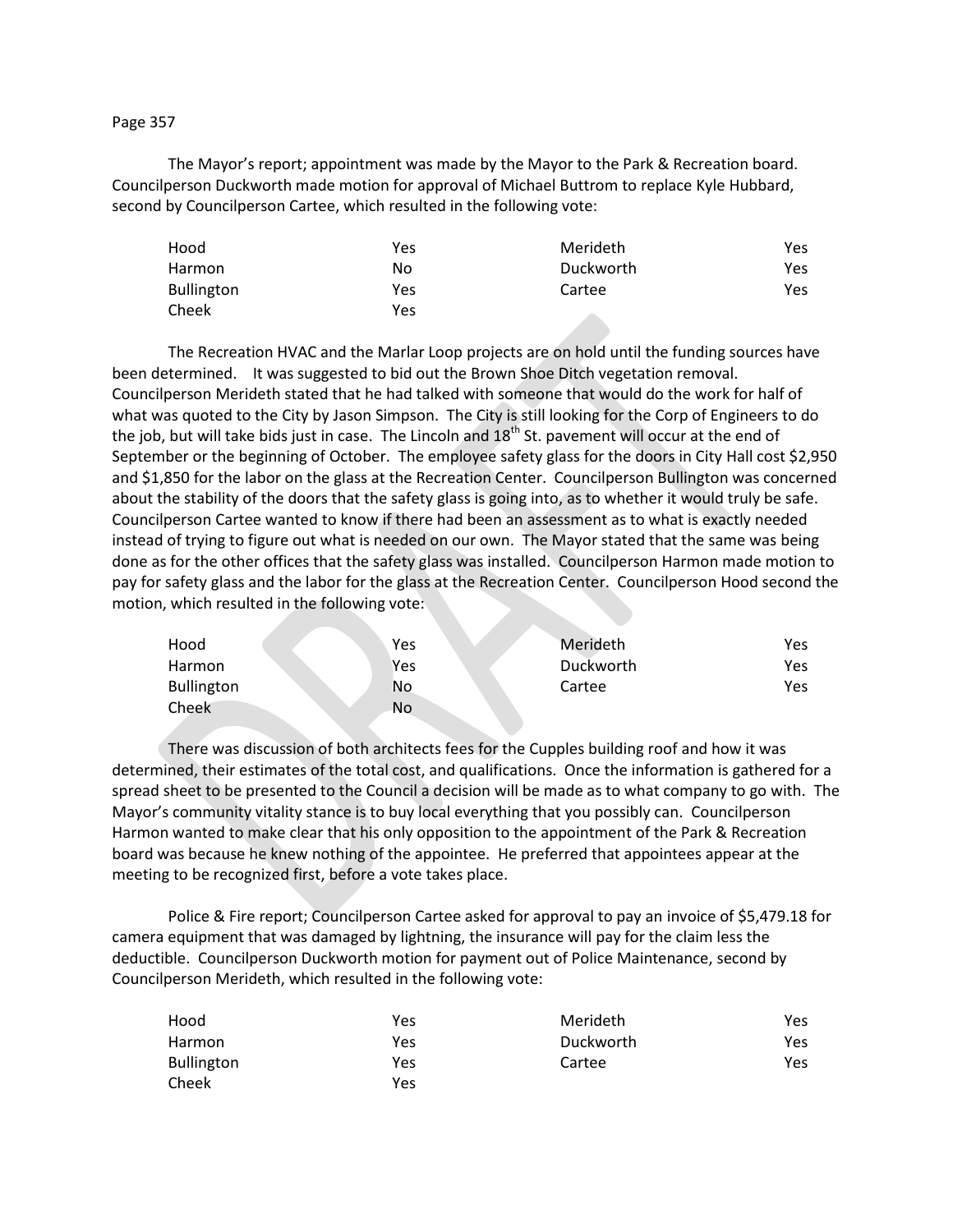There were two fire calls from September 9, 2016 through September 19, 2016. On September 9, 2016 there was a carbon monoxide alarm sounding on Playground Rd, and they changed the batteries. On September 15, 2016 there was minor smoke from food unattended on cook stove on East 15<sup>th</sup> St. There were fire drills conducted at Caruthersville School District #18, and a fire inspection and fire drill was conducted at DAEOC Head Start on September 13, 2016. The fire department along with the water department will be flushing fire hydrants next Monday, September 26, 2016 from 5:00 p.m. until 7:30 p.m. Councilperson Cartee also commended the police departments working together on the weekend during the rodeo, concert, and football game.

Tony Jones commended Mayor McGraw for preventing what could have been a terrible accident. The Mayor alerted Tony to a kid that he saw driving a vehicle going toward the interstate, which Tony proceeded to go toward to the interstate. The call came in from the county during their exchange that a car had been stolen and a kid missing. The Mayor got the kid to slow the vehicle down to about 35 miles per hour and the kid came to a stop at the 4 mile marker on I55 after crashing.

Water & Sewer report; Councilperson Harmon reported that a resignation letter from John Agnew was accepted by the Water & Sewer committee. Harmon stated that the water department would be conducting training in regards to personnel issues and how to manage grievances as per the personnel manual. Paul Shaw has been instructed to have the training accomplished prior to the end of the month. Councilperson Harmon stated that it would be a good idea to have all the departments to undergo the training exercise. Paul Shaw reported that the motor had come in and that they would be pulling the bypass on  $20<sup>th</sup>$  and Lincoln.

Street & Sanitation report; Terry Rushing reported that last week they ran short handed, and were playing catch up picking up debris and junk. This week they will be pushing to get street breaks repaired. Several letters have been sent out for code enforcement, response has occurred with some, and are in the process of rectifying the nuisances.

Park & Recreation report; Keith Davis reported that the pee wee football team won their first games and there was a huge turnout. Keith thanked the school district for the use of the football field and access to the field house. The pee wee football team will finish at the end of October, and there will be a month of flag football during October.

Collector report; as of September 19, 2016 there have been ten new business license issued, and two renewals. There are 52 businesses operating without a business license, they have been either contacted by phone or mail, and the next step will be turning the list over to the police department.

Business from the floor; Charles Motton wanted to make the City privy to the fact that there has not be anything done fraudulently to obtain the business license at 908 Truman. He stated that his business partner had been going to different city officials trying to get the business license reissued under another name. Counselor Dorroh asked Charles to provide the name of the lessee of the building and give to the Code Enforcement officer. The building is up to code, and will need a walk through, and it needs to get a correct fire capacity code. Counselor Dorroh asked Charles Motton to talk to him after the meeting about the details of the partnership.